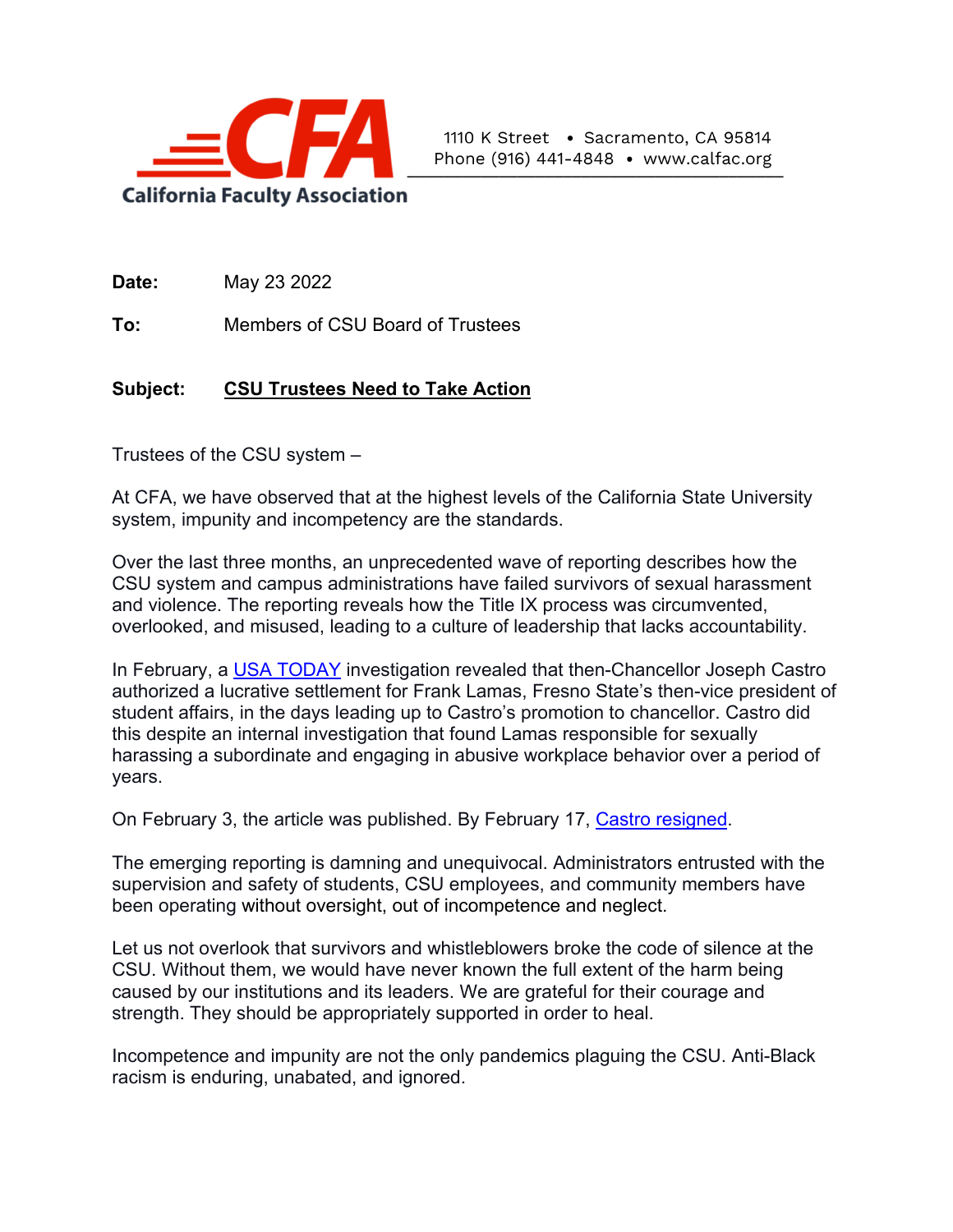The *explicitly* white supremacist and anti-Black murders at Tops grocery store in Buffalo, N.Y. remind us of the everyday dangers Black people face. We know such egregious crimes are a direct result of structural racism and the systemic mistreatment of Black people at the CSU. We only need to look back to May 1 when esteemed colleague, campus and community leader Dr. Melina Abdullah was targeted and brutally removed from a CSU LA event by armed university police officers. In response, on May 11, faculty [voted no confidence](https://www.calfac.org/csu-la-faculty-vote-no-confidence-in-president-covino-cfa-demands-csu-address-its-systemic-anti-black-racism/) in William Covino, calling for his removal from the presidency of the Southern California campus.

Now, it's on the Board of Trustees to take action – fire him.

Systemwide, Black faculty *have repeatedly* demanded redress for the systemic violence we experience, and we are ignored. We have observed the continual resurgence of white supremacist groups seeking a home on our campuses. These groups are organizing against historically marginalized groups, LGBTQIA+, and all faculty, staff, and students of color. In an increasingly hostile climate, we have noted the sharp increase in racism and violence against Asian and Pacific Islander communities as a result of the COVID-19 pandemic and the centuries of anti-APIDA hate and racism in the U.S. Inaction by CSU leaders is part in parcel with anti-Black and white supremacist culture on campus. CSU administrators have a responsibility to hold these groups and themselves accountable.

CSU leadership must dismantle systemic racism on our campuses and in our system.

We charge the CSU leadership to meet these enduring challenges.

In our advocacy, we purposefully center and extend our anti-racism social justice work to address the structural racism that shapes our society and the CSU. We believe that systemic change is the only way to confront systemic harm. The CSU claims they are dealing with these issues, but we know that the system needs deep structural changes in consultation with the broader campus community.

At CFA, we believe that we must connect for co-liberation and end the oppressiveness of white supremacy and cisheteropatriarchy in our institutions for a more just CSU system.

We know that collective healing can begin when we all acknowledge the harm Administrative Title IX investigations (or lack thereof) have done to victims of sexual harassment and violence. We need an external investigation and an end to impunity for administrators who mishandle these cases and take no action to hold perpetrators accountable.

As the Trustees of this system, we call on you **again** to take action.

We want to know what are your plans to deal with the mountain of harassment allegations that are emerging? What are your plans to deal with anti-Black racism and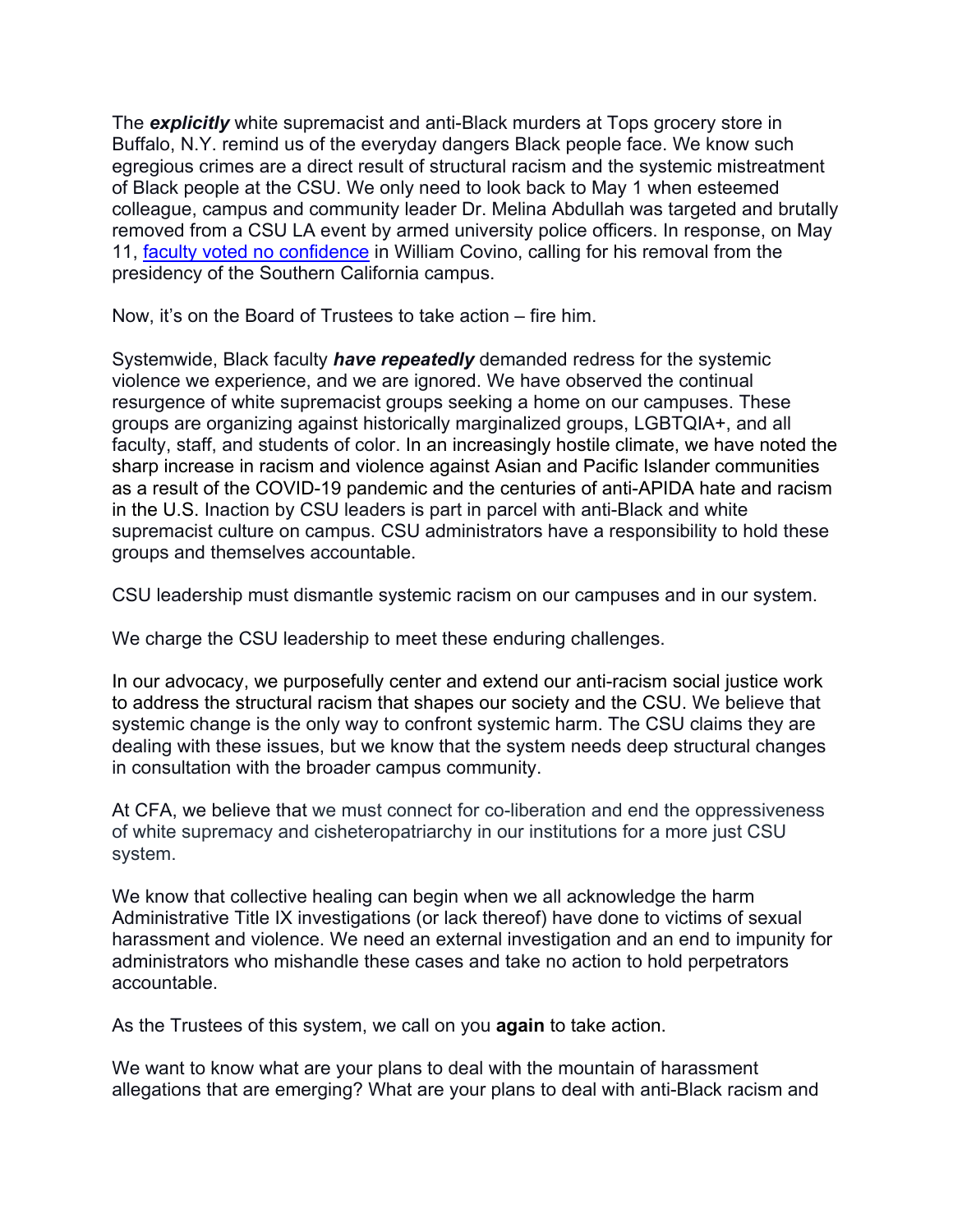the very real tangible threats to life, safety, and joy by white supremacy and white supremacy culture on campus?

Will you submit to your worst instincts and continue to enable abuse, denial, and anti-Blackness on our campuses?

There is an alternative.

You can stand with us and co-create the best CSU possible. We call on you to engage the demands in *[Our Way Forward](https://www.calfac.org/wp-content/uploads/2021/10/CFA-Our-Way-Forward-Volume-II-Final-2.pdf)*, our vision to combat anti-Black racism, anti-Asian hate, sexual harassment and violence, and other forms of systemic oppression.

We, the California Faculty Association, demand the following:

- Open Searches for all administrative positions at the CSU
- Cessation of Retreat Rights for executive managers
- An overhaul of Title IX process and enforcement to become a system that respects survivor agency and healing
- A dedicated funding stream to create and sustain womxn's resource centers on campus to foster a place of healing and empowerment for survivors
- Urgency and action to seat the taskforce for alternatives to campus police
- Come to the table, work with us on our demands in *[Our Way Forward](https://www.calfac.org/wp-content/uploads/2021/10/CFA-Our-Way-Forward-Volume-II-Final-2.pdf)* to address anti-Black racism, anti-Asian hate, and systemic oppressions

## **Timeline of Key Recent Events:**

Reporting reveals that in the last three years alone, the CSU has paid almost \$7 million to settle sexual misconduct and abuse cases. A significant portion of the available reporting is the result of three news organizations filing a records request for "all cases involving CSU managers decided between 2017 and February of this year."

- **February 2022**: [Mercury](https://www.mercurynews.com/2022/02/06/this-long-secret-email-warned-san-jose-state-president-about-sex-abuse-claims/) News reported that when now-former San Jose State President Mary Papazian arrived on campus in 2016, she ignored a memo warning her "there was inappropriate handling, touching of female athletes by the director of sports medicine [Scott Shaw], who is still here!"
- **February 2022**: A group of CSU presidents met [with a top aide](https://www.latimes.com/california/story/2022-04-20/sonoma-state-president-csu-sexual-harassment-scandal) from the Assembly speaker's office to say they had lost confidence in the system chancellor over his handling of a sexual harassment case.
- **February 2022**: [Chancellor Joseph I. Castro resigns](https://www.usatoday.com/story/news/2022/02/17/cal-state-chancellor-joseph-castro-resigns-investigation-frank-lamas/6831563001/) over his failure to handle sexual harassment complaints against administrator Lamas while Castro was president of Fresno State University between 2013 and 2020. Castro resigned February 17.
- March 2022: CSU's Board of Trustees [unanimously approved](https://www.capradio.org/articles/2022/03/22/in-wake-of-castro-resignation-cal-state-launches-investigations-of-systems-handling-of-sexual-harassment-complaints/) a statewide review of Title IX practices across the system, a review of sexual harassment complaints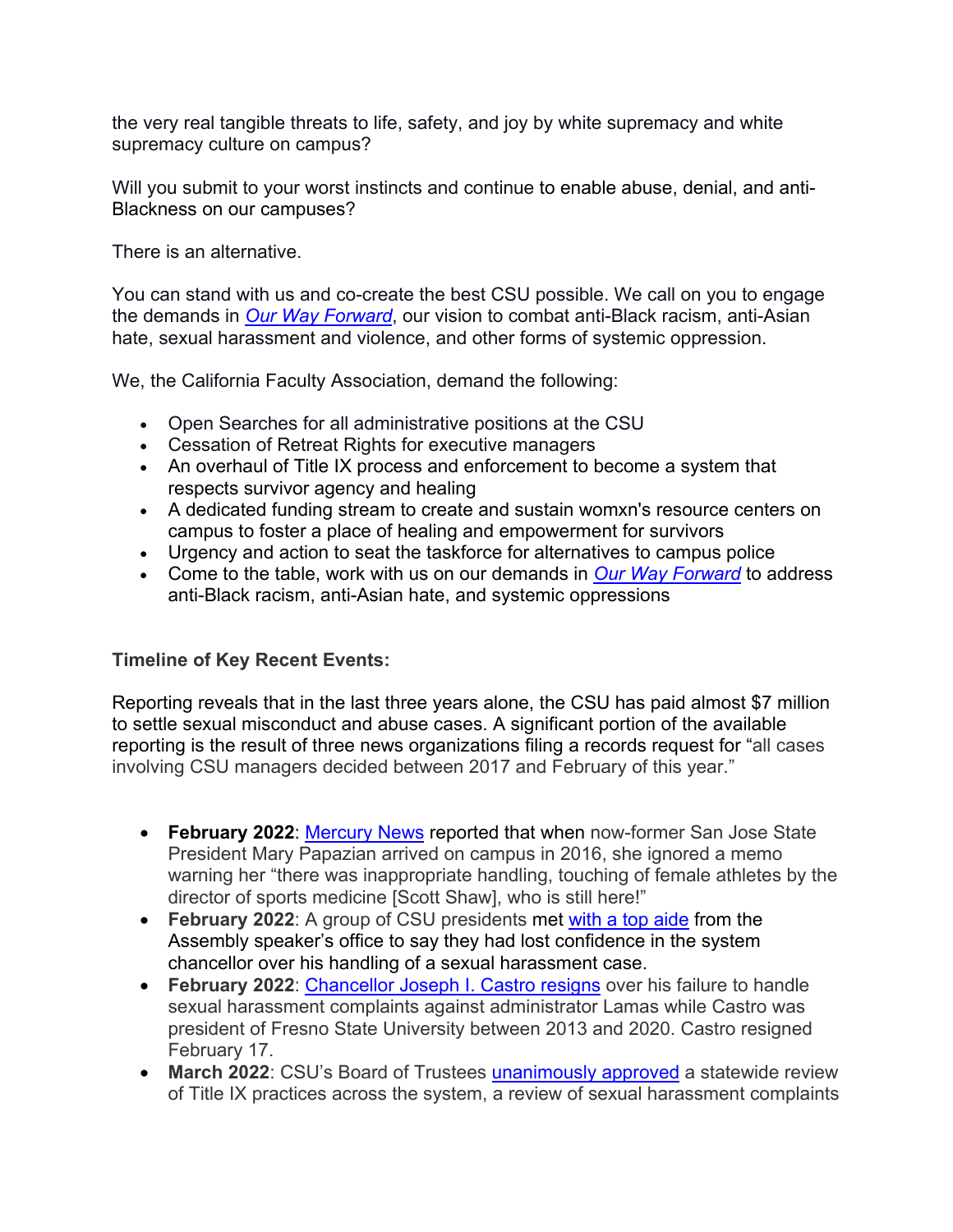at Fresno State, and launched a task force to examine separation agreements with executives

- **March 2022**: Scott Shaw, former director of sports medicine at San Jose State, is facing [federal criminal charges](https://www.mercurynews.com/2022/03/10/former-sjsu-athletic-trainer-charged-by-justice-department-in-sex-abuse-scandal/) that he violated the civil rights of four female athletes by engaging in sexual misconduct. San Jose State has paid nearly \$5 million in legal settlements. The school was sued by 15 athletes in a case that may become a class action.
- **April 2022**: [LA Times](https://www.latimes.com/california/story/2022-04-13/csu-provost-reported-harassment-against-presidents-husband-then-faced-retaliation-records-say) reports that Sonoma State President Judy Sakaki helped cover up allegations of misconduct by her then husband Patrick McCallum.

## **Examples of Impunity**

- **CSU Bakersfield:** After an investigation, [David Melendez,](https://www.documentcloud.org/documents/21907070-bakersfield-summary-report?responsive=1&title=1) vice president for university advancement, was found that in 2016 he viewed "inappropriate websites of (a) sexual nature at work."
- Chico State: [Milton Lang,](https://www.documentcloud.org/documents/21907065-chico-state-summary-report?responsive=1&title=1) vice president of student affairs, was found to have sexually harassed a female employee "while attending a professional development retreat" in 2019.
- **Cal Poly Humboldt**: [John Lee, a dean](https://www.documentcloud.org/documents/21907067-humboldt-summary-report?responsive=1&title=1) of college and professional studies, was fired in 2016 after an investigation found he groped two female colleagues. He was allowed to "retreat" to a tenured faculty position and remain employed at the maximum salary possible. USA TODAY reported that Lee ended up "in a predominantly female department, as part of the same faculty as the women he was found to have groped."
- **Fresno State**: From 2013-2020, while campus president Castro reportedly took no action against Lamas. USA TODAY reporting revealed that Fresno State [received at least 12 complaints of sexual harassment](https://www.documentcloud.org/documents/21903128-csu-title-ix-investigation-report-on-frank-lamas?responsive=1&title=1) involving Lamas over a sixyear period.
- **CSU Fullerton**: After complaints were made to the Title IX office, campus officials agreed to separate with Mitchell Hanlon, a tenured music director. The settlement agreement was made following an arbitration hearing in 2019 and a grievance and appeal to that hearing by Hanlon.
- **California Maritime Academy**: What began as an attempt to include genderneutral language in the Student Handbook has erupted into years of [activism and](https://www.santacruzsentinel.com/2021/12/11/rachel-kippen-our-ocean-backyard-gender-discrimination-transphobia-part-of-campus-culture-at-california-public-maritime-institution/)  [advocacy.](https://www.santacruzsentinel.com/2021/12/11/rachel-kippen-our-ocean-backyard-gender-discrimination-transphobia-part-of-campus-culture-at-california-public-maritime-institution/) In response there has been an alarming increase in language demonstrating bias and violence against the LGBTQIA+ members of campus. Incidents of hate are increasing. Cal Maritime management have reportedly attempted to dissuade assault and discrimination survivors from reporting their abuse, making harassment statistics woefully undercounted.
- **CSU Monterey Bay**: [Timothy Angle,](https://www.documentcloud.org/documents/21907068-monterey-bay-summary-report?responsive=1&title=1) then dean of the college of extended education and international programs, was found to have yelled at, berated and demeaned female employees in 2016 and 2017 in ways he did not treat male employee.